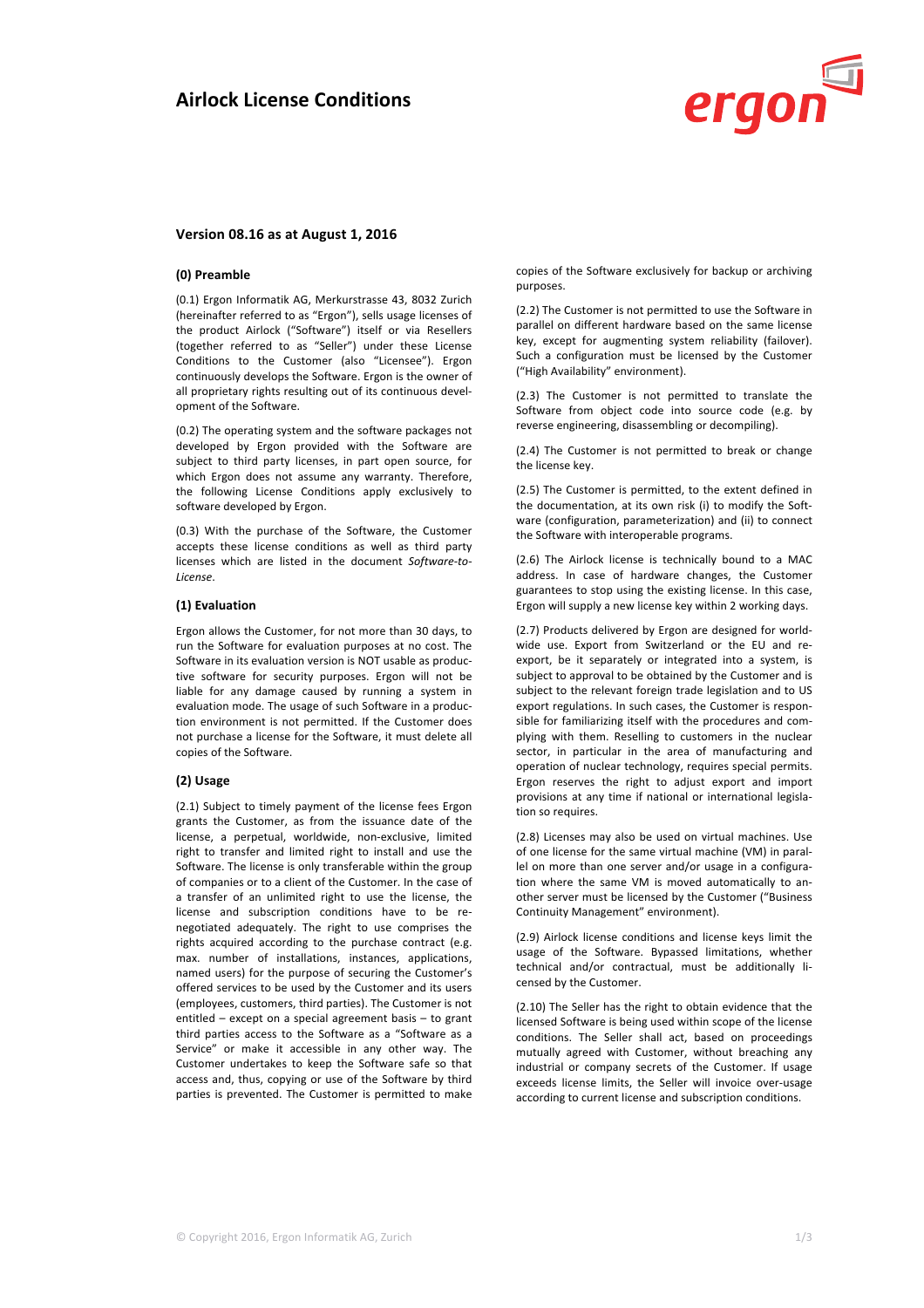

# **3 Warranty, Liability**

(3.1) The Contracting Parties mutually agree that the Software is to be provided to the Customer on a data carrier or as a download. The Customer undertakes to check the workability and absence of defects during the test phase and to provide notice of such defects if any occur. A product defect, which is covered by the warranty, is deemed to exist if the assured functionalities and services of the product, when it is used in accordance with its intended use, differ to such an extent that the product is rendered entirely unsuitable or is severely restricted in terms of its intended use. In this event, Ergon will then perform the following corrective action during the oneyear warranty period from the release of the product for download. Ergon will chose the corrective action, which may include the release of a patch, a corrected version of the product or the provision of a solution to circumvent or eliminate the error/bug.

(3.2) Ergon assumes no warranty for errors/bugs, failures or damage which were caused by improper operation/parametrization, use of unsuitable organizational resources, abnormal operating conditions (in particular deviations from the installation conditions). Ergon will not provide any warranty for Software changed by third party or Customer programmers.

(3.3) Ergon is not aware of any rights of third parties which would prevent the granting of the rights to use the Software as granted. If the Customer is held liable for the infringement of intellectual property rights of third parties due to the use of the Software, Ergon will indemnify and hold the Customer harmless provided that the Customer immediately notifies such a fact to Ergon and leaves all negotiations to Ergon. The Customer is not permitted to issue any declarations of acknowledgment in this context. The Customer shall authorize Ergon to represent the Customer with regard to such disputes. Ergon shall undertake suitable steps in defense of the asserted claims.

(3.4) Should justified claims of third parties be asserted, Ergon shall take the necessary steps and, if necessary, acquire rights or deliver equivalent parts and components. If such steps cannot be taken adequately or it is not economically justifiable to do so and should such claims be awarded to any third party by a final and binding decision by a court of competent jurisdiction, Ergon will reimburse the Customer (i) paid license fees for the loss of granted rights to use and (ii) pay for claims, damages or other amounts (including reasonable attorney's fees and costs) which may be awarded to any third party.

(3.5) Ergon shall be liable for damages if it can be proven that such damage was caused by Ergon or its staff willfully or with gross negligence. Liability for ordinary negligence will be limited to CHF 100,00.00 in total for the duration of the contract. Compensation for consequential defect damage and indirect damage, such as profits not made or loss of data are excluded.

# **(4) Software Subscription (SSU)**

(4.1) With the purchase of a license the Customer is bound to buy a Software Update Subscription SSU for a period of not less than one year. The SSU comprises (i) access to the SSU infrastructure https://techzone.ergon.ch (Techzone), (ii) maintenance of the active release not longer than one year after the appearance of the successive active release (iii) provision of successive releases of the Software.

(4.2) Ergon will decide at its own discretion when such deliveries are made. The Customer shall install releases according to instructions provided by Ergon.

(4.3) The Customer acknowledges that installation of releases may necessitate modification of existing program parts, data or data models. Normally, such conversion steps are processed automatically. Adaption assistance is to be paid for on a time and materials basis.

(4.4) The SSU can only be acquired for the total amount of Software licensed. The SSU is to be purchased by default without interruption and successively. Non-payment in due time of a following SSU period causes an interrupt. SSU services will be suspended from the date of the interruption. Resumption depends on the payment of the SSU for the full period of interruption.

 $(4.5)$  Ergon warrants the compatibility of bug and hotfix releases of the respective minor releases. Ergon does not warrant release compatibility with third party systems without compatibility sign-off of the third party system owner.

### **(5) Support**

The Customer shall conclude a separate Support Contract with the Seller. The Support Contract sets out availability, response times, support services, etc. Ergon does not warrant any support (i) without a Support Contract, (ii) for Software not under an SSU (iii) for a release more than 1 year older than the successive active release.

# **(6) Services**

Under these licensing terms, the vendor shall also provide the offered Airlock Professional Services in the area of integration for a maximum of 10 man-days. The vendor shall ensure the services are performed professionally on a cost basis. No assurance is given for responsibility regarding the results. The vendor may also involve third parties to provide the service.

# **(7) Fees/Payment Terms**

(7.1) License fees are due upon conclusion of the contract. SSU fees are due one year in advance. Fees for services or additional services will be invoiced on a monthly basis, plus expenses and related costs.